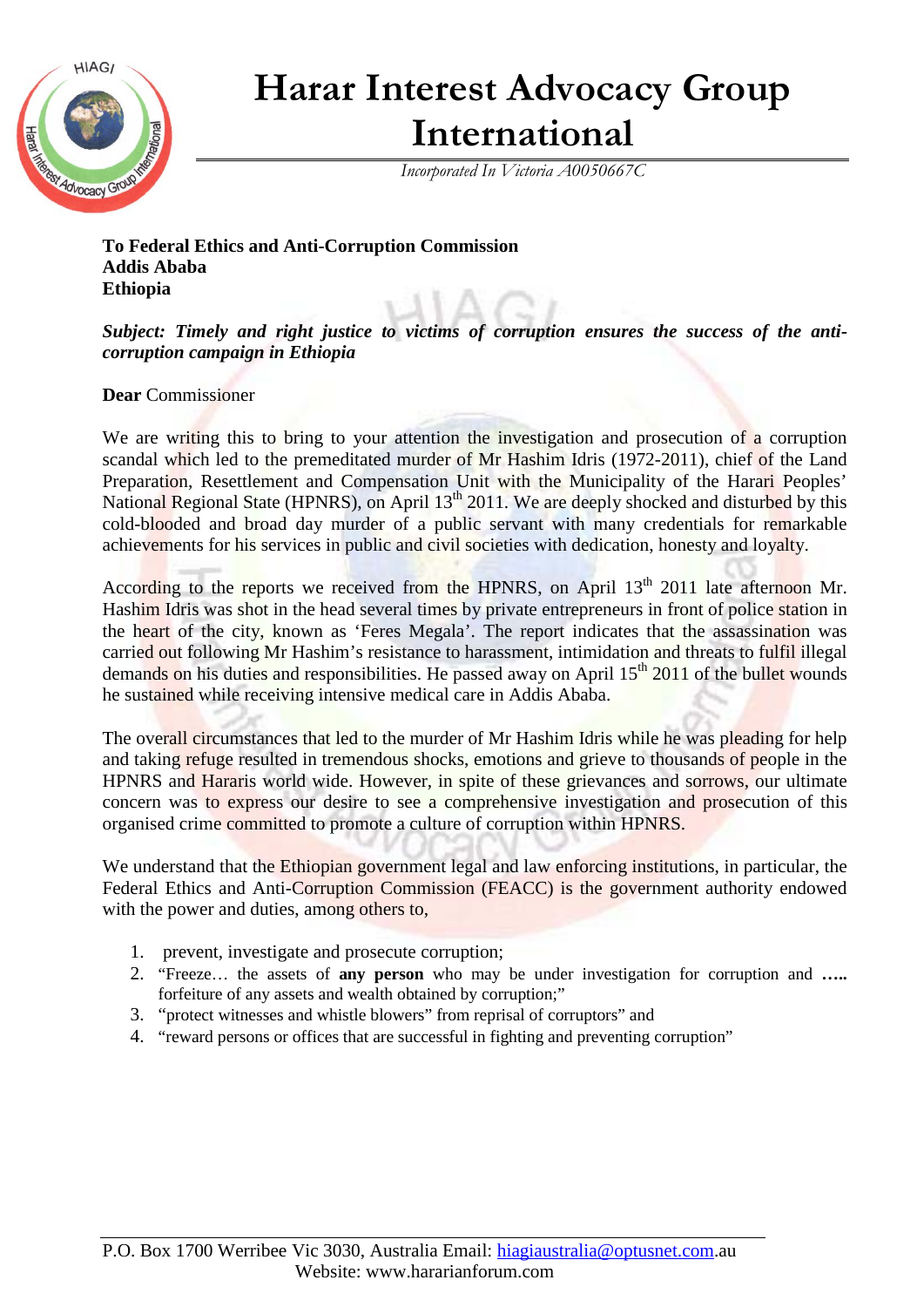We believe that Mr Hashim Idris is a victim of corruption in the HPNRS. Although the investigation and prosecution of corruption is under the jurisdiction of the respective Regional State, in view of the circumstances leading to the assassination, we are afraid in this case, the integrity of these processes could be compromised. For example, Mr. Hashim Idris, had repeatedly filed, with evidences, his genuine fears and concerns to the HPNRS authorities, notifying them of a continuous and impending attack by these individuals and sought for protection and refuge for himself and his family.

Regrettably, the HPNRS legal and law enforcing authorities failed to take effective preventative actions. In fact, the assailants had track record for attacking civilians and public servants including high ranking law enforcing authorities on duty but getting away with it because they had connections with and protection of some of the state authorities. These suggests, to us, that there is a break down in the functions of the legal system and law enforcing authorities; and more importantly a lack of commitments and honesty to the anti corruption campaign in Ethiopia.

Subsequently, Mr Hashim Idris was abandoned, betrayed and left in awkward, vulnerable and defenceless positions to face brutal murder and pay the ultimate sacrifice protecting the duties and responsibilities of his position. We join the thousands of people, political organisations, government agencies and civil societies in the HPNRS and overseas in condemning this heinous murder of Mr Hashim Idris, a family man supporting four children, two disabled siblings and an elderly mother. In our view the HPNRS authorities failed to protect him from being victimised and, so, we doubt that they have the courage, will and the integrity to see timely and the right justice are served in this particular case.

However, the process of investigation, prosecution and outcome of this case are the real test to the Ethiopian Government FEACC and the HPNRS to demonstrate the extent of their dedications to fight corruption in Ethiopia. It is also the real test whether they are serious and ready to protect the safety and security of victims of corruption. Unless timely and the right justice are served, no one would ever see that our governments are serious and ready to make anti-corruption campaign a success story in Ethiopia. It is in this context that we would request our government to take decisive, timely and necessary action to send a clear message that any forms of attacks on dedicated public servants is unacceptable and utterly and completely condemned in Ethiopia.

Therefore we request the Ethiopian legal and law enforcing institutions to conduct a comprehensive investigation and prosecution of this case and send tough message that this form of attack is totally unacceptable and condemned in Ethiopia.

Looking forward to hear your positive reply

Kind Regards

N.B

<sup>1.</sup> We take this opportunity to express our appreciation to the heroic acts of civilians who have taken the risk of subduing and handing Over the offenders to the law enforcing authorities. We would recommend such Good Samaritan citizens for civilian citation.

<sup>2.</sup> Please note this is a joint statement released with the approval of the community association listed below. Harar Interest Advocacy Group International (HIAGI) was given the honour of spearheading of the joint statement to the concerned government bodies. Any interested party should be able to access information on the mission and vision of HIAGI @ www.hararianforum.com